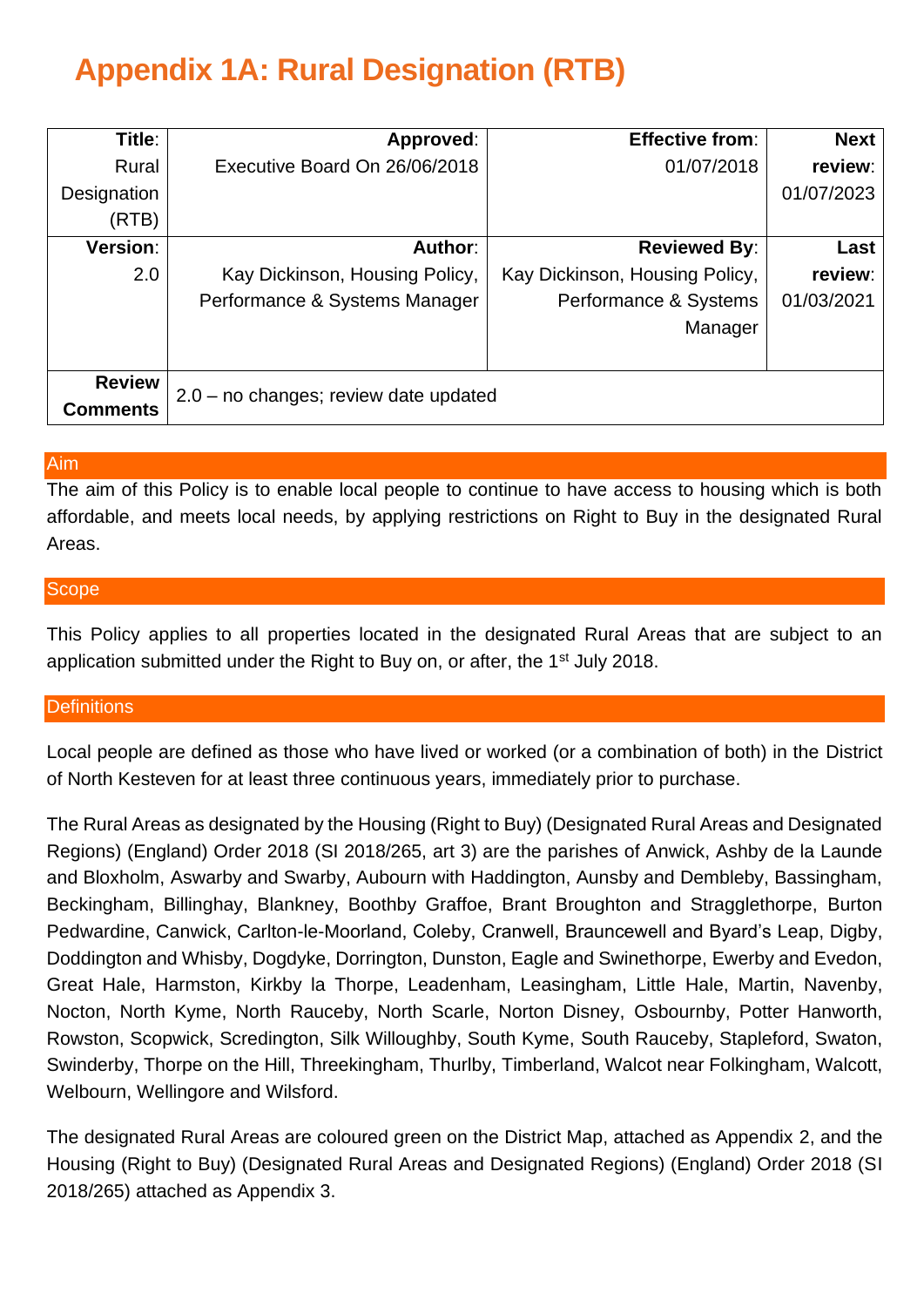#### **1. Introduction**

Rural Designation, under the terms of Section 157 of the Housing Act 1985, brings restrictions governing properties in the Rural Area subject to the Right to Buy.

The properties concerned are those subject to an application submitted under the Right to Buy after 1 July 2018. These same properties will be subject to the same restrictions when sold to subsequent purchasers.

The restrictions are applied under conditions and covenants registered on the property's title with the Land Registry. Rural designation of certain parishes within North Kesteven, as a "Rural Area," provides a policy which attempts to control a limited supply of housing provision in rural areas towards occupants demonstrating a link to the area and a need to live in a certain locality.

Section 157 of the Housing Act 1985 covers the restrictions on the disposal of former Council housing properties in the Rural Area within the North Kesteven District. A copy of Section 157 of the Housing Act 1985 is attached as Appendix 4.

If the consent of the Council is not obtained to further sales of the property, the Land Registry will not register the transaction and the sale will be void.

In each case the Council will:

- Consider the implications of the Human Rights Act 1998 to ensure no potential breach of the Act occurs;
- Ensure that in every individual case, the decision making, consultation and actual process of moving the tenant is carried out in accordance with the law.

#### **2. Rural Areas Restrictions**

The Secretary of State for Housing, Communities and Local Government made an Order 2018 No 265, dated 28 February 2018, designating parishes as Rural Areas, with the region (designated for the purposes of Section 157(3) of the Act) being the district of North Kesteven.

This means that Council housing subsequently sold, within the designated Rural Areas under the Right to Buy, from applications that are submitted on or after 1 July 2018 may only be sold with the Council's written consent.

In order to gain consent, prospective purchasers of properties in the above category within the designated Rural Areas of North Kesteven must comply with Section 157 of the Housing Act 1985. This means they must have lived, or worked, or a combination of both, in the North Kesteven District Council area, for three years immediately prior to purchase of the property. Where more than one person is involved in the purchase, then only one of the persons needs to fulfil the above criteria.

Where a potential purchaser does not match the strict requirements of Section 157 of the Housing Act 1985, this policy gives guidance on where exceptions to the restrictions can be applied (see Section 3).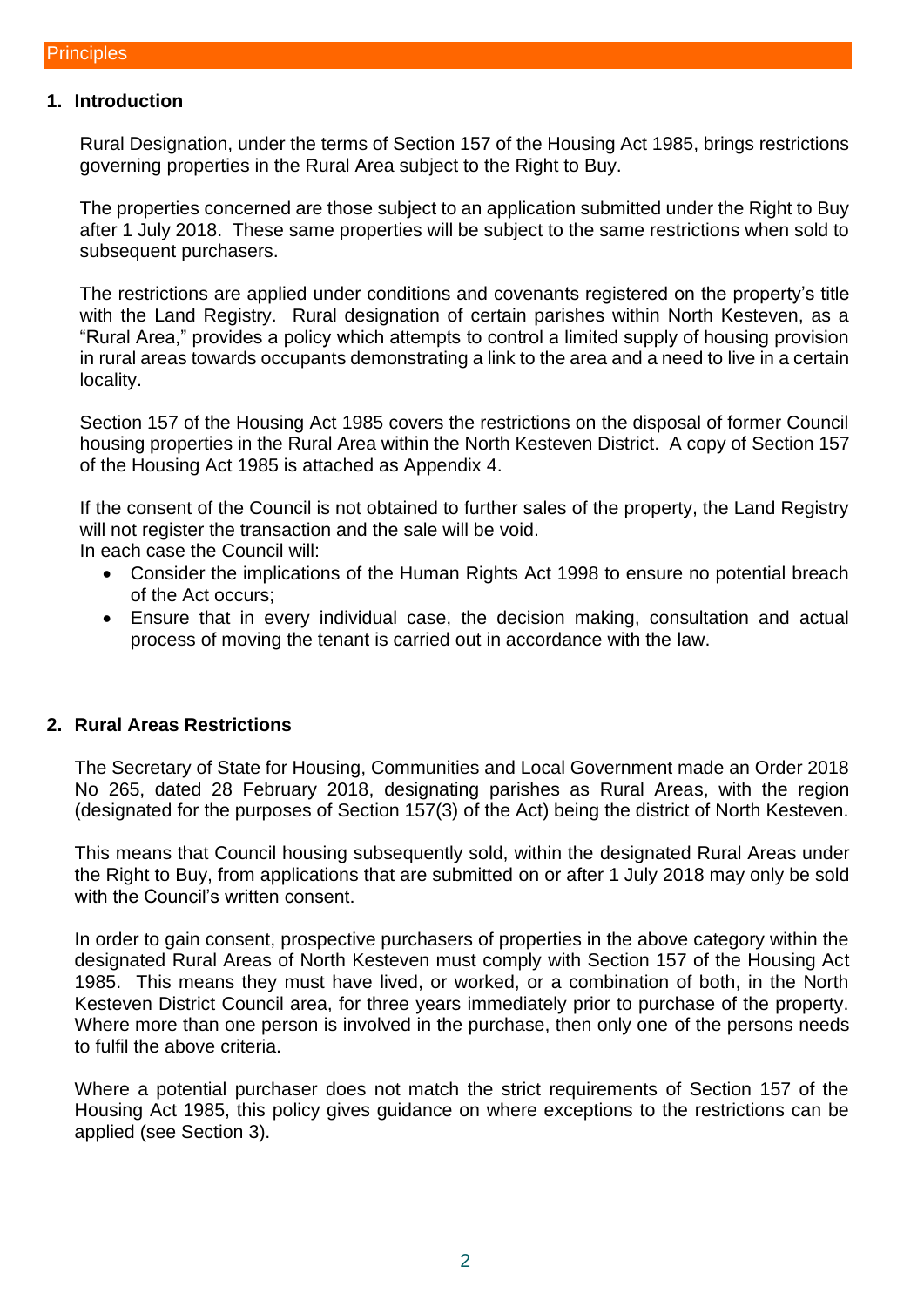# **2.1. Selling and Renting Properties subject to the Rural Area Restrictive Covenant**

When intending to sell a property subject to the Rural Area restrictive covenant, the seller must make their Estate Agent aware and ensure the Rural Area covenant restrictions are included in the sale particulars, thereby reducing the risk of a sale falling through. Solicitors acting in the sale should also be made aware of the position at an early stage.

If intending to rent out a property, where the Rural Area restrictive covenant applies, then the prospective tenant must also meet the same residency criteria, as defined in Section 157 of the Housing Act 1985, in the same way as if purchasing the property. It must also be their only, or principal, home.

### **2.2. Qualifying Applicants**

Applicants who qualify for purchase must provide their Solicitor with the required documentary evidence, such as electoral registration documents, letters or salary/wage records from employers or driving licence. Once this is done a Statutory Declaration should be provided through their Solicitor (example shown at Appendix 5).

Once a satisfactory Statutory Declaration is received, the Council will forward consent to the purchaser's solicitor to enable the necessary arrangements to be made with the Land Registry on transfer of the property and title to the new owner(s).

### **2.3. Applicants that do not satisfy the criteria**

Where a prospective purchaser fails to provide satisfactory evidence of residency/employment to qualify, then the Council is not under obligation to provide consent for the removal of the local occupancy restriction.

However, the Council has discretion as to whether to grant consent, where a prospective purchaser does not meet the requirements of Section 157 of the Housing Act 1985.

The Council will consider whether the prospective purchaser is in key employment, could suffer economic hardship, or has long term family links with the North Kesteven District. Full details on the exceptions are detailed in Section 3 below.

# **3. Exceptions to the Rural Areas Restrictions**

If the prospective purchaser maintains the restriction is unduly harsh, the Council may consider special circumstances where the prospective purchaser does not meet the requirements of Section 157 of the Housing Act 1985.

In deciding whether to grant an exception to the restrictive covenant, the Council will consider the following issues, with special consideration given to circumstances such as bereavement:

- The property must have been marketed actively, noting the restrictive covenant details, for at least three months, at a price which takes account of the local occupancy restriction;
- The prospective purchaser must be making the purchase to use the property as their only home;
- Subject to the availability of other suitable properties in the parish concerned, the prospective purchaser must demonstrate that they cannot afford to purchase such an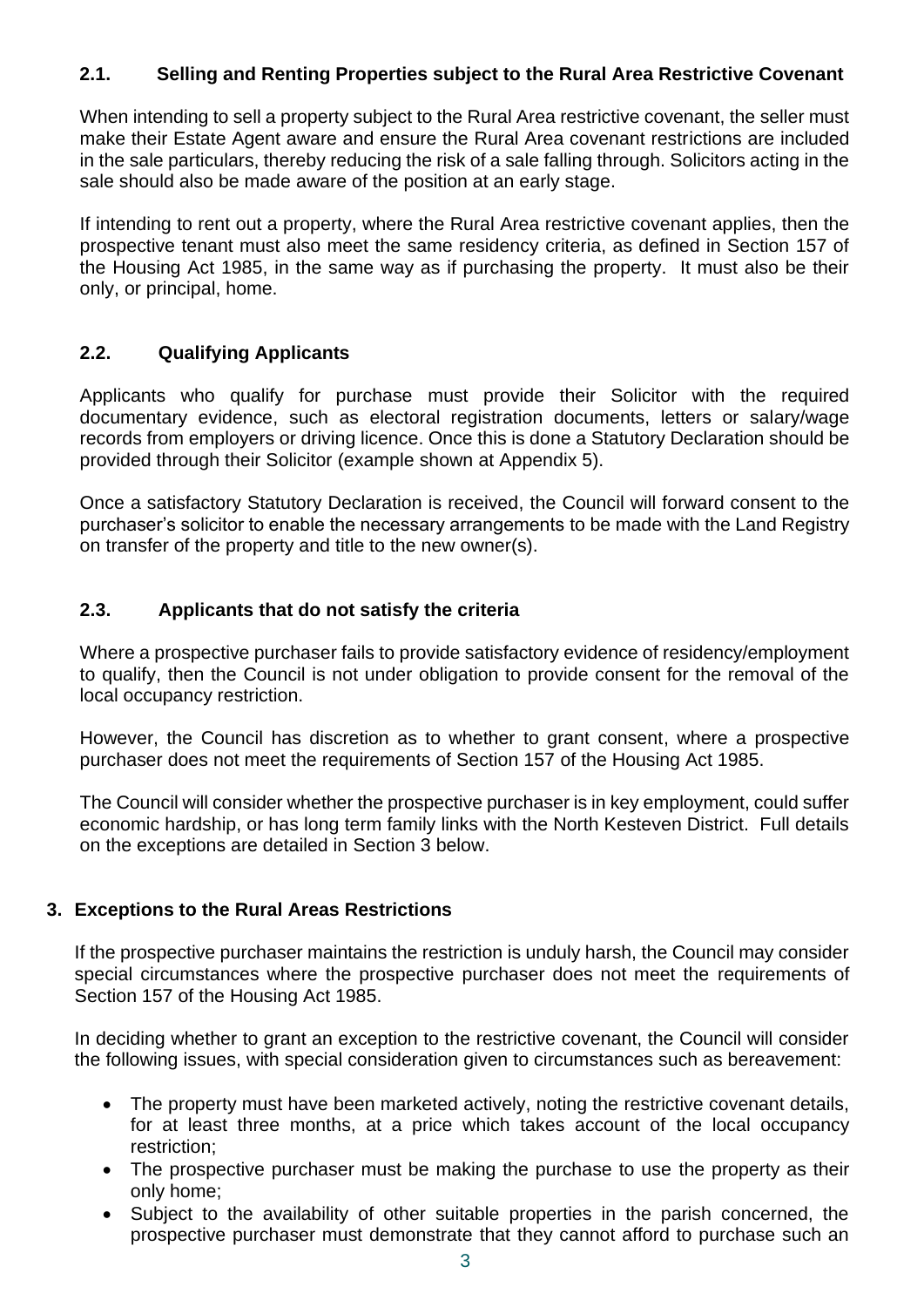alternative property, not having the local occupancy restrictive covenant, at its open market value;

- The prospective purchaser must demonstrate a strong local connection with the parish where the property is located, in one of the following manners:
	- $\circ$  Having lived in the parish for the majority of their life
	- $\circ$  Needing to live in the parish to be employed in a key worker post in the parish, such as a doctor, nurse, police officer, fire officer, teacher
	- $\circ$  Needing to live in the parish to give or receive care and/or support to/from close family members (medical evidence will be required).
- The Council will consent to waiver of the restriction only for a single disposal. The restriction will still apply to future sales of the property.

# **3.1. Applying for release of the Rural Area restrictive covenant**

The prospective purchaser should submit a written request for release of the Rural Area restrictive covenant to the Head of Housing and Property. This should outline the reasons and issues leading to the request.

Supporting documentary evidence as to why a prospective purchaser considers the restrictive covenant should be released must be provided.

This may include dates and addresses of residence, electoral registration details, letters and salary/wage records from employers, self-employment details, records of existing family connections to the area and any other relevant issues. The Council may require a written statement from the applicant and/or family members, where appropriate.

Following consideration of the request, the Head of Housing and Property will submit the details to a member of the Corporate Management Team to decide whether approval will be granted.

The outcome will be sent to the claimant, outlining the reasons for the resulting decision.

# **4. Properties not in a designated Rural Area**

Properties within North Kesteven not included in the designated Rural Area are not subject to the criteria laid down in Section 157 of the Housing Act 1985, but are subject to the current restrictive covenant, outlined in Section 156A of the Housing Act 1985 (attached as Appendix 6).

This covenant stipulates that the Council has the Right of First Refusal to re-purchase a property sold under the Right to Buy for the first 10 years after its initial sale. This covenant applies to properties in the parishes coloured orange, on the map provided at Appendix 2; both those sold since 18 January 2005, and since the date of the implementation of the Rural Area covenant.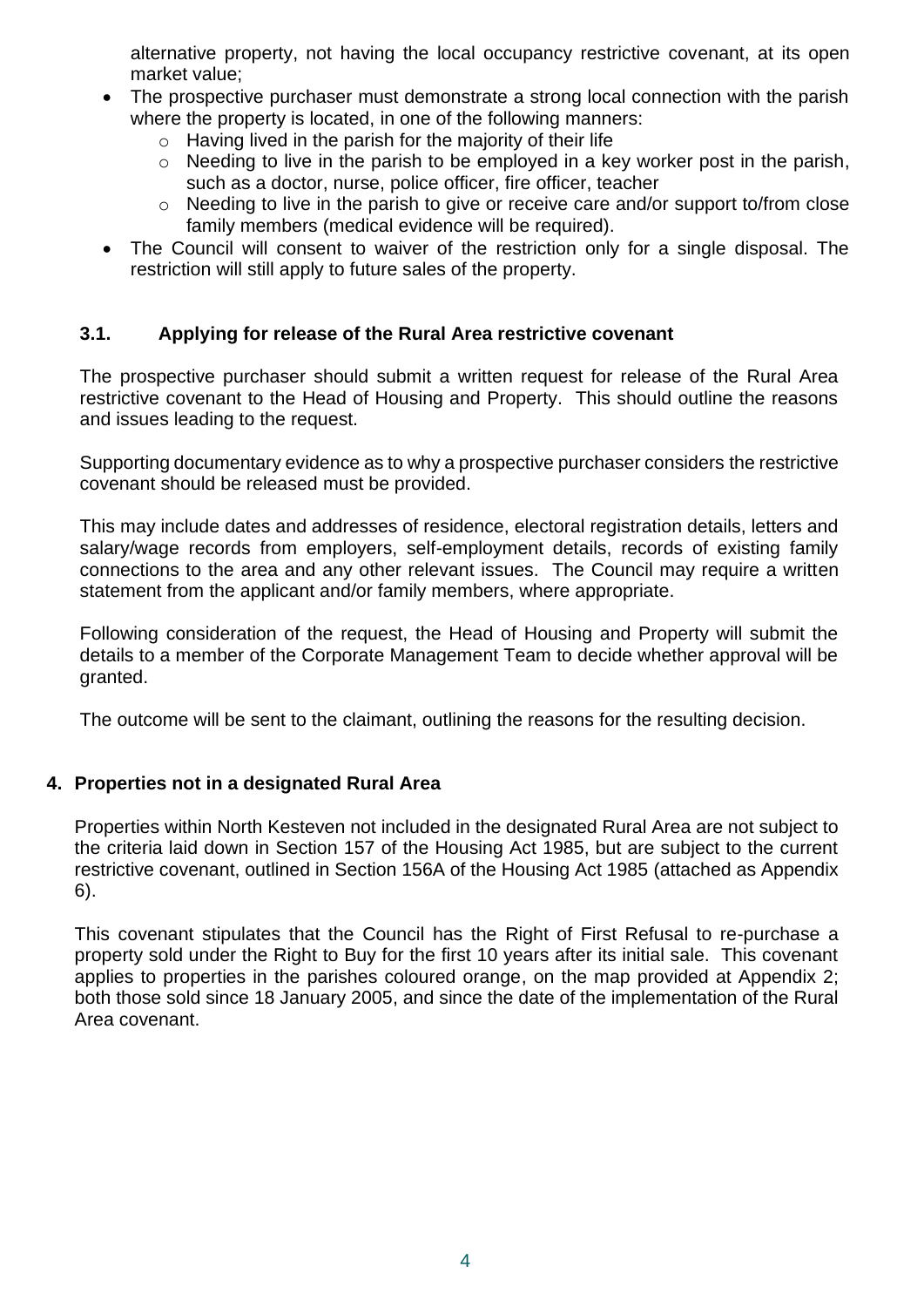Prospective sellers intending to sell a property subject to the Rural Area restrictive covenant, are responsible for:

- Making their Estate Agent aware of, and ensuring that the Rural Area covenant restrictions are included in the sale particulars;
- Notifying the Solicitors acting in the sale of the covenant restrictions an early stage.

Owners of properties purchased through Right to Buy, that are subject to the Rural Area restrictive covenant, who are intending to rent out the property, are responsible for ensuring that:

- The prospective tenant meets the same residency or employment criteria as required if purchasing the property; and
- The property will be the tenant's only, or principal home.

The Council is responsible for ensuring that:

- Information packs about the Right to Buy, and associated website details, clearly inform prospective Right to Buy applicants about Rural Areas Designation and the Right of First Refusal, and the associated restrictive covenants that apply;
- Offer letters, known as Section 125 Notices, state details of the restrictive covenant that applies to the property in question and where to obtain further information.

#### Supporting Documents & Procedures

There are 5 Appendices:

- Appendix 2: RTB District Eligibility Map
- Appendix 3: Housing (Right to Buy) (Designated Rural Areas and Designated Regions) (England) Order 2018 (SI 2018/265)
- Appendix 4: Housing Act 1985 S157
- Appendix 5: Sample Statutory Declaration (S157 Restriction)
- Appendix 6: Housing Act 1985 S156A

#### **Monitoring**

This policy will be monitored every other year against its aims by the Housing Policy, Performance & Systems Manager.

#### **Consultation**

Consultation has taken place within NewsNK and the tenant's At Home magazine.

#### **Communication**

The policy will be made available on the corporate website and to tenants who enquire about submitting a Right to Buy application.